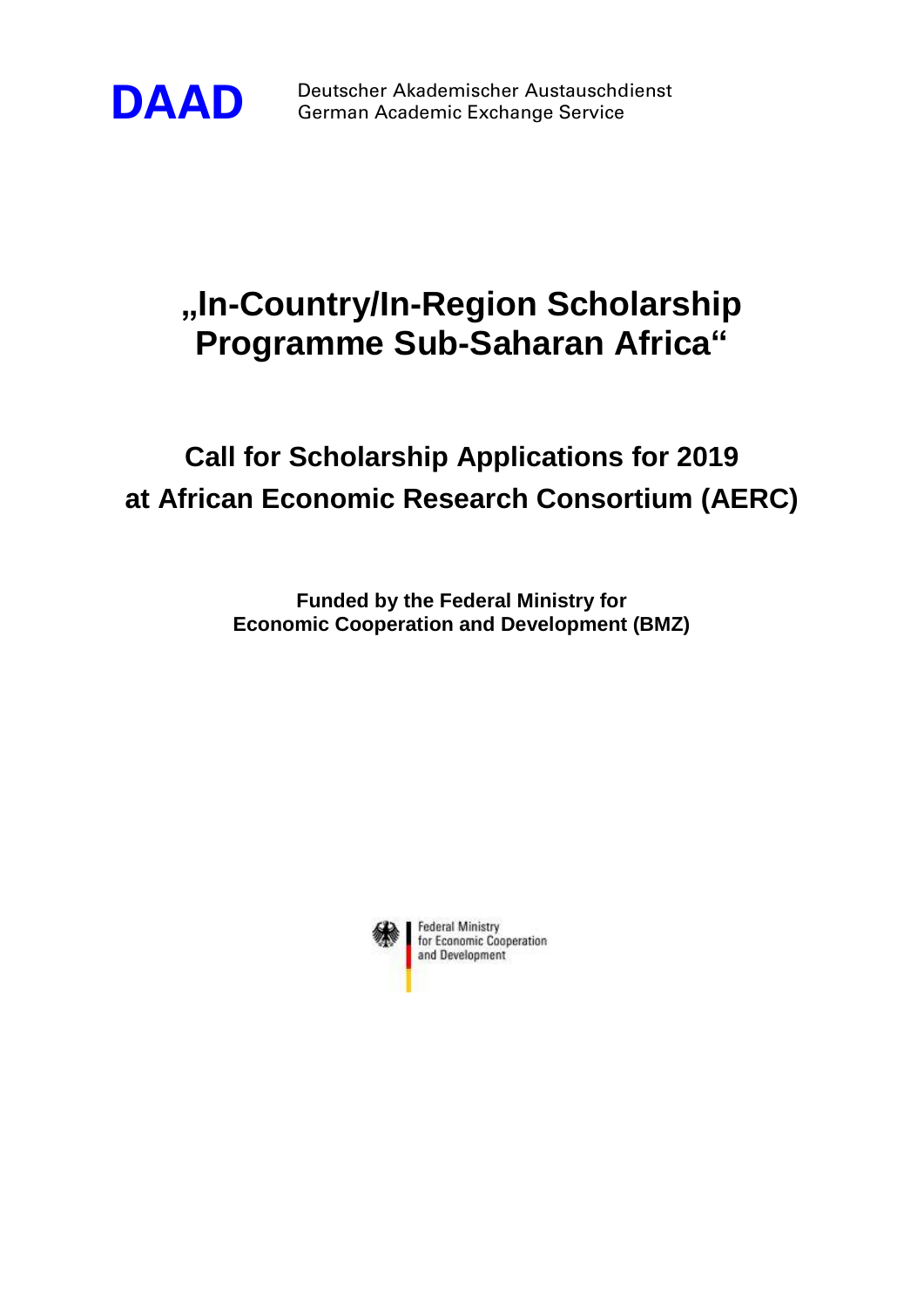

| Programme<br><b>Objectives</b>     | DAAD (German Academic Exchange Service), as a publicly funded, selfgoverning<br>organisation of the institutions of higher education in Germany, promotes<br>international academic exchange as well as educational co-operation with<br>developing countries through a variety of funding and scholarship programmes.<br>As part of the "In-Country/In-Region Scholarship Programme" DAAD offers<br>scholarships for PhD studies. The programme is funded by the German Federal<br>Ministry of Economic Cooperation and Development (BMZ) and aims at university<br>staff in the first line, without neglecting the public sector demand of academically<br>trained personnel.<br>The target group for scholarships are graduates and postgraduates from Sub-<br>Sahara Africa with a first academic degree if applying for a Master's programme,<br>or with a Master's degree if applying for a doctoral programme who want to pursue<br>Master's or PhD courses in their home country (so called In-Country<br>scholarships) or in another Sub-Sahara African country (so called In-Region<br>scholarships).<br>It has been agreed upon that DAAD cooperates with AERC by offering up to 3 In-<br>Country scholarships and up to 3 In-Region scholarships for PhD studies at<br>AERC member universities for the intake 2019. |
|------------------------------------|----------------------------------------------------------------------------------------------------------------------------------------------------------------------------------------------------------------------------------------------------------------------------------------------------------------------------------------------------------------------------------------------------------------------------------------------------------------------------------------------------------------------------------------------------------------------------------------------------------------------------------------------------------------------------------------------------------------------------------------------------------------------------------------------------------------------------------------------------------------------------------------------------------------------------------------------------------------------------------------------------------------------------------------------------------------------------------------------------------------------------------------------------------------------------------------------------------------------------------------------------------------------------------------------------------------------------------|
|                                    | The awarding of scholarships will be subject to the provision of funds.                                                                                                                                                                                                                                                                                                                                                                                                                                                                                                                                                                                                                                                                                                                                                                                                                                                                                                                                                                                                                                                                                                                                                                                                                                                          |
| <b>Application</b><br>requirements | Applicants<br>have successfully completed generally a three-year university degree<br>(Master candidates) or a two-year university degree (doctoral candidates)<br>with above average results (upper forth of class)<br>clearly show motivation and strong commitment<br>$\bullet$<br>have thorough knowledge of the language of instruction<br>٠<br>have completed their last university degree not more than 6 years ago at<br>$\bullet$<br>the time of application<br>must be nationals or permanent resident of a Sub-Sahara African country<br>$\bullet$<br>should generally be a) staff member of a public university, b) candidate<br>$\bullet$<br>considered for teaching or research staff recruitment, c) from the public<br>sector or d) DAFI-Alumni<br>Female applicants and candidates from less privileged regions or groups are<br>especially encouraged to participate in the programme.                                                                                                                                                                                                                                                                                                                                                                                                                         |
|                                    | PhD-scholarships are initially granted for one year and can be extended to a<br>maximum of three years upon receipt of an application for extension. Scholars<br>must demonstrate satisfactory progress before an extension is granted. All further<br>information will be provided after admission to the scholarship programme.                                                                                                                                                                                                                                                                                                                                                                                                                                                                                                                                                                                                                                                                                                                                                                                                                                                                                                                                                                                                |
|                                    |                                                                                                                                                                                                                                                                                                                                                                                                                                                                                                                                                                                                                                                                                                                                                                                                                                                                                                                                                                                                                                                                                                                                                                                                                                                                                                                                  |
| <b>Eligible fields</b>             | The In-Country/In-Region Scholarship Programme supports studies in subject<br>areas with strong relevance to national development.                                                                                                                                                                                                                                                                                                                                                                                                                                                                                                                                                                                                                                                                                                                                                                                                                                                                                                                                                                                                                                                                                                                                                                                               |
|                                    | The scholarships at AERC are available in the following field:                                                                                                                                                                                                                                                                                                                                                                                                                                                                                                                                                                                                                                                                                                                                                                                                                                                                                                                                                                                                                                                                                                                                                                                                                                                                   |
|                                    | <b>PhD in Agriculture Economics</b>                                                                                                                                                                                                                                                                                                                                                                                                                                                                                                                                                                                                                                                                                                                                                                                                                                                                                                                                                                                                                                                                                                                                                                                                                                                                                              |
|                                    |                                                                                                                                                                                                                                                                                                                                                                                                                                                                                                                                                                                                                                                                                                                                                                                                                                                                                                                                                                                                                                                                                                                                                                                                                                                                                                                                  |

**Place of tenure AERC Member Universities in Eastern Africa: Makerere University (Uganda),** Sokoine University of Agricultural Sciences (Tanzania), Egerton University & University of Nairobi (Kenya), Haramaya University (Ethiopia)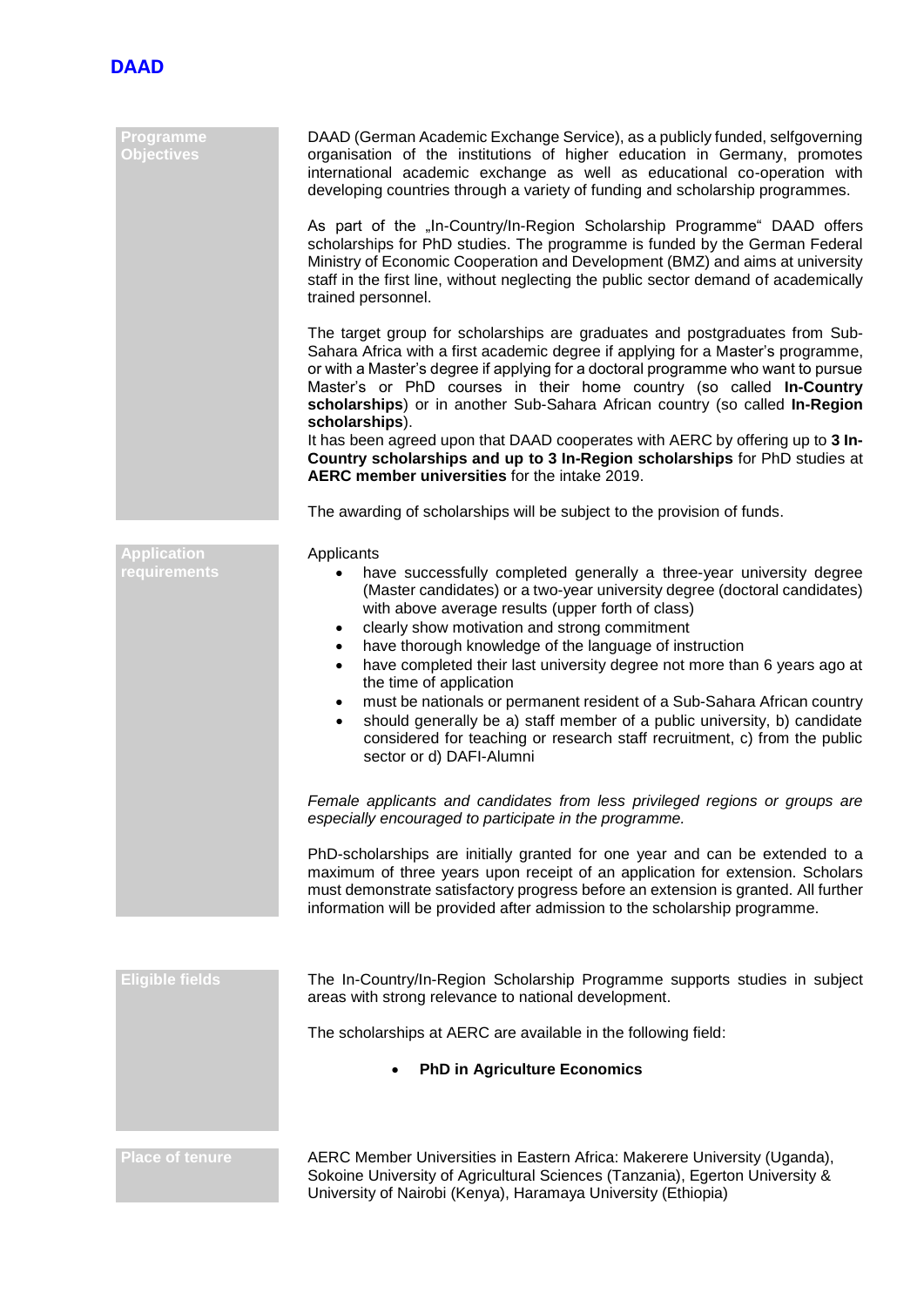

| <b>Duration and</b><br><b>Commencement</b>          | The duration<br>of the PhD programme is generally three years<br>generally starting in August.                                                                                                                                                                                                                                                                                                                                                                                                                                                                                               |  |
|-----------------------------------------------------|----------------------------------------------------------------------------------------------------------------------------------------------------------------------------------------------------------------------------------------------------------------------------------------------------------------------------------------------------------------------------------------------------------------------------------------------------------------------------------------------------------------------------------------------------------------------------------------------|--|
|                                                     |                                                                                                                                                                                                                                                                                                                                                                                                                                                                                                                                                                                              |  |
| <b>Applicaion and</b><br><b>Selection Procedure</b> | The application process contains two steps.                                                                                                                                                                                                                                                                                                                                                                                                                                                                                                                                                  |  |
|                                                     | First step:<br>Applicants must apply for their studies at AERC using the contacts and the method<br>that is prescribed by the institution. AERC has set its own deadlines.                                                                                                                                                                                                                                                                                                                                                                                                                   |  |
|                                                     | AERC will screen, pre-select (according to DAAD selection criteria) and short-list<br>the applicants. A detailed report consisting of the shortlisting procedure, the entire<br>list of applicants, the ranked shortlist and the shortlisting panel members will also<br>be availed to DAAD. The ranked shortlist will contain preferably triple (at least<br>double) the number of scholarships that have been attributed to the institution.                                                                                                                                               |  |
|                                                     | DAAD reserves the right of final selection.                                                                                                                                                                                                                                                                                                                                                                                                                                                                                                                                                  |  |
|                                                     | Second step:<br>Pre-selected candidates are asked to log into the DAAD portal and register<br>themselves and submit an DAAD application.                                                                                                                                                                                                                                                                                                                                                                                                                                                     |  |
|                                                     | 1. Register online via the DAAD-Portal (if not already registered):<br>https://portal.daad.de                                                                                                                                                                                                                                                                                                                                                                                                                                                                                                |  |
|                                                     | 2. Apply online via the DAAD-Portal under the tab "Personal Funding"/<br>"Application"                                                                                                                                                                                                                                                                                                                                                                                                                                                                                                       |  |
|                                                     | Documents to be submitted:                                                                                                                                                                                                                                                                                                                                                                                                                                                                                                                                                                   |  |
|                                                     | DAAD application form duly filled (available in the DAAD-Portal)<br>Hand signed curriculum vitae (please use the european specimen<br>form at http://europass.cedefop. Europa.eu), including a list of<br>publications (if applicable).<br>2 recommendation letters by university teachers<br>Letter of admission for the host university / institution / network<br>Certified copies of university degree certificates including transcripts<br>Letter of motivation (if applicable: mentioning the planned research<br>stay in Germany, see "Additional benefits")<br>Copy of the passport |  |
|                                                     | PhD candidates have to submit the following additional documents:                                                                                                                                                                                                                                                                                                                                                                                                                                                                                                                            |  |
|                                                     | Declaration of acceptance from the academic supervisor<br>Detailed and precise PhD proposal, including detailed work and time<br>table (if applicable: mentioning the planned research stay in<br>Germany, see "Additional benefits")<br>Abstract of the proposal on one page (please include name and title<br>of proposal                                                                                                                                                                                                                                                                  |  |
|                                                     |                                                                                                                                                                                                                                                                                                                                                                                                                                                                                                                                                                                              |  |
|                                                     | Closing date for the submission of DAAD scholarship applications is<br>31.03.2019                                                                                                                                                                                                                                                                                                                                                                                                                                                                                                            |  |